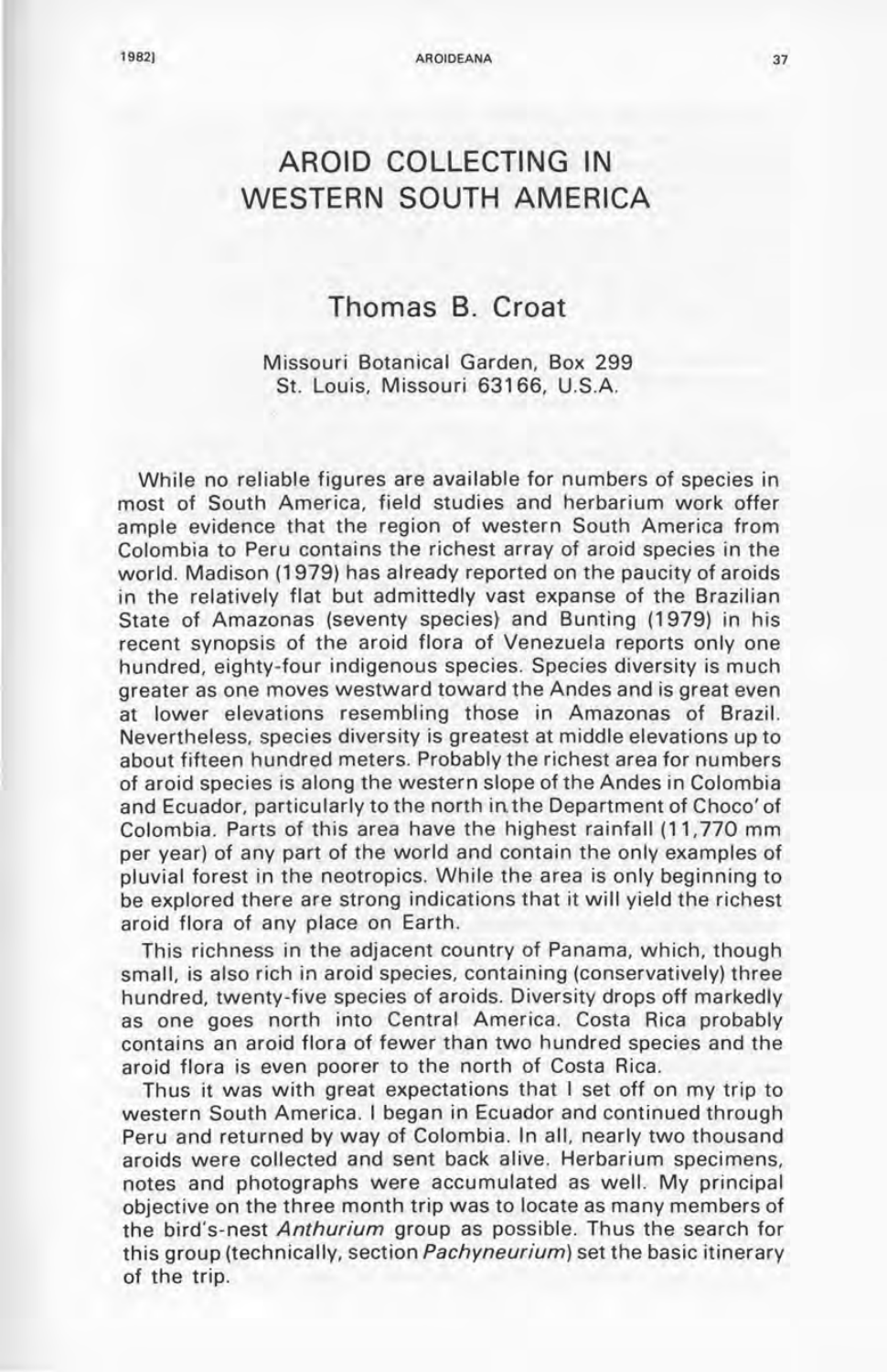#### 38 AROIDEANA [Vol. 5

The bird's-nest anthuriums range widely ecologically which gave me reason to collect in a wide range of habitats all aroid epiphytes. The group is one of the most well adapted for arid areas because the rosulate habit, with a close whorl of leaves on a short stem, allows the plant to accumulate debris which stores nutrients. Though the leaves do not hold water, as in the tank bromeliads, the rotting debris allows the plant to retain water. This group also has the most densely rooted stems and many of the upper roots are negatively geotropic growing upward between the petioles into the mass of debris.

In Ecuador I went in search of one bird's-nest species which had been collected along the coast north of San Vincente (near Bai'a de Cara'quez). I would never have approached this uninviting and arid region of sand dunes and low bluffs with leafless scrub forest had I not been lead there by a specimen I had seen which was purportedly collected there. Even as I cursed myself for having driven so far on what I was certain would be a 'wild goose chase' I found it, a new bird's-nest Anthurium species looking similar to species I later found in wet areas on the eastern slopes of the Andes. In the bargain I collected still another species, Anthurium linguifolium Kunth (Fig. 4). This species was previously known from only a single specimen. Surprisingly it also turned out to be a member of section Pachyneurium.

While, as already mentioned, species diversity is great along the western slope of the Andes from the Ecuadorian Province of Esmeraldas to Panama, it becomes too arid south of Esmeraldas. Thus I felt fortunate to find another species further south in a slightly more humid part of souther Ecuador in the Province of EI Oro. This turned out to be *A.* barclayanum Engler.

The number of species increases immensely on the eastern slope of the Andes of southern Ecuador. This humid region of high species diversity extends along the eastern slopes of the Andes north into Colombia and south into Peru while the arid region of the Pacific coast which begins in Manabi', Province of Ecuador, extends all the way to Chile and is very poor in aroid species.

The road from Loja to Zamora and on to Guallaquiza was very rich but badly destroyed except for rich pockets of vegetation in the most inaccessible areas. A single steep slope above the Ri'o Zamora between Loja and Zamora yielded several beautiful Anthurium species including a species closely related to Anthurium michelii Guillaumin (Fig. 5) of Costa Rica and Panama.

On the return to Quito (between Loja and Cuenca) I passed through some of the most ruggedly beautiful terrain I have ever seen (but alas it contained few aroids). One exception was Anthurium acoyanense Sodiro (Fig. 6) growing on a steep roadbank in a largely deforested area north of Loja. On the way, I went to the Province of Canar (quite by accident I should say). Driving in the early morning fog, I missed the turn-off to Chunchi and Riobamba and found myself descending into the moist forested regions southeast of EI Triumfo on the border of Guayas Province. I later found out that this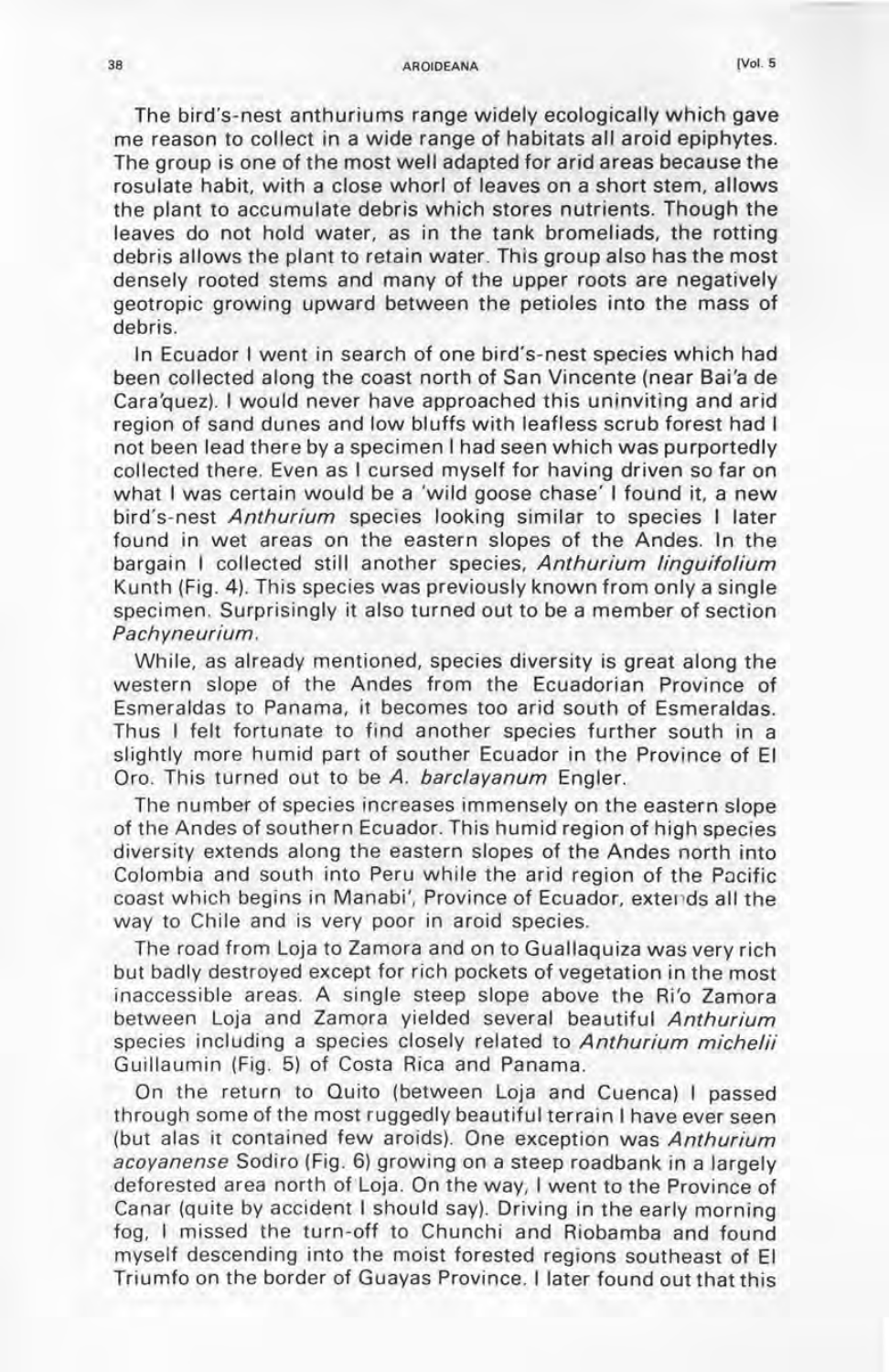### 1982] AROIDEANA 39

is the only sensible way to get from Cuenca to Riobamba as the other road, though appearing shorter, is rough, winding, unpaved and hours longer! The "mistake" was profitable and yielded many interesting species including Anthurium rircayanum Sodiro (Fig. 7), another bird's-nest Anthurium.

Other interesting trips in Ecuador included trips to both sides of Volca'n Pichincha west of Quito including the Nono-Tandayapa-Mindo Road and the San Juan-Chiriboga-Santo Domingo Road (old road to Santo Domingo from Quito). At the highest elevations I encountered *A. gualeanum* Engler (Fig. 1) with its purplish spathe almost enclosing the spadix. At somewhat lower elevations one encounters *A. ovatifolium* Engler (Fig. 3) with its leathery leaves having unusual venation.

Other trips I made in Ecuador included journeys to Baeza and Lago Agrio with side trips to the Ri'o San Miguel north of Lago Agrio and to Coca (Puerto San Francisco de Orellana) south of Lago Agrio on the Ri'o Napo. Return to Quito was by the Tena-Puyo-Ambato road and a side trip was made from Puyo on the road to Macoa. This entire region (commonly spoken of locally as the "oriente") including the provinces of Napo and Pastaza, is very rich in species, many of which are new to science. This area, though perhaps the richest in Ecuador, was unfortunately not readily available to the Jesuit Luis Sodiro when he so avidly collected and described Araceae (especially Anthurium) in the late nineteenth and twentieth century.

While I had collected with a rented car in Ecuador, in Peru I collected mainly by flying to major collecting areas. Although this got me around the country quickly, it did not give me as much flexibility. I had to rely on cabs and trucks for local transportation. Again, the bird's-nest anthuriums dictated the itinerary. My first trip to Cuzco Department and to Quillabamba by train was to collect two bird's-nest species. Knowing that one of the species I was searching for was common along the railroad from Cuzco to Quillabamba, I planned to collect at one of the stops on the way down, but failed to see it at or near any station until the train was ready to pull out. Having seen it once near a station, I laid elaborate plans to get it on the way back the next day and did so in a hurried scramble by the partial light of the locomotive headlight.

The next trip in Peru was to Tingo Maria in the Department of Huanuco where I was met at the airport by Sr. Jose' Schunke, a long-time plant collector and old friend. We collected around Tingo Maria late that day and discovered an unusual species of Homalomena (Fig. 8) with flowers having the strong smell of anise. The next day we went on to Tocache Nuevo in the Department of San Martin and collected in that region which netted several additiona! bird's-nest anthuriums.

Since my special airfare plan allowed repeated return trips to Lima, the material collected on each trip was accumulated there. I was housed at the Botanical Garden belonging to San Marcos University where I dried my herbarium vouchers. Succeeding trips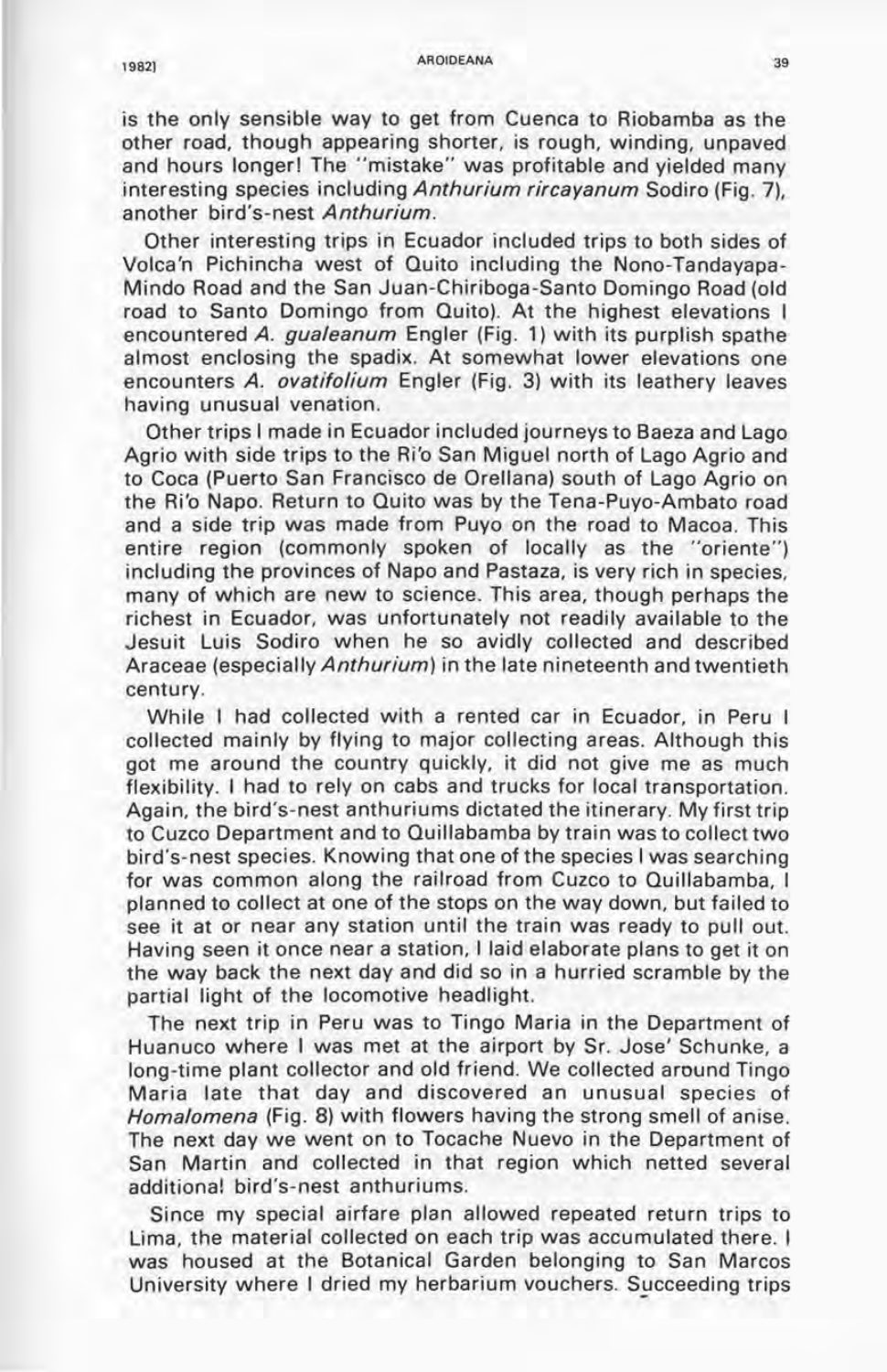#### 40 AROIDEANA [Vol. 5

were made to the Pucalpa area where I visited the Parque Alexander Von Humbolt, an area of virgin forest which is relatively dry and rather poor in aroid species, then on to Tarapoto where relatively little forest remains. However I found an interesting area along the road between Tarapoto and Moyobamba. In addition to two species of sect. Pachyneruium I found the rare Xanthosoma tarapotense Sodiro (Fig. 9) which is the largest species of the genus with divided leaves.

The trip to the Iquitos area and a boat trip up the Ri'o Nanay finished off a successful trip to Peru and I left for Bolivia. In Bolivia I was aided by Dr. Stephan Beck, a botanist with the German group of ecologists who have an active institute in La Paz. A number of trips were made in Bolivia including trips to the Valle de Zongo, northeast of La Paz, where I found Spathanthemum orbignyanum Schott (Fig. 10) which is common in shady areas under the cliffs along the road. A second trip was made to the Cochabamba area where I went northeast to Villa Tunari . The area is badly cut over but much wetter and lower than Valle de Zongo and had a much richer aroid flora. An intervening area midway between Villa Tumari and Cochabamba at about 2000 meters elevation proved the most interesting, but even this area, a dripping wet moss forest, proved disappointing in comparison to comparable life zones nearer the equator. Another trip with Dr. Beck to Coranavi turned up Anthurium grande N.E.Br., a handsome member of section Calomystrium (relatives of A. andreanum), Anthurium coripatense, A. weberbaueri, and A. paraquayense as well as several other as yet unidentified species were collected on this same trip. Most of the forest along the route has been removed except for the steep and often inaccessible slopes along the precipitous route past Coroico. The lower elevations around Caranani are badly deforested but we managed to find an interesting area bordering a small river north of Caranavi along the road to Guanay.

From Bolivia I returned to Quito and travelled overland to 'Colombia where I made a trip from Pasto to Macoa located in the Territory of Putumayo. Again the vegetation was badly destroyed around Macoa but most of the intervening area east of Sibundoy is virgin forest on steep slopes between Pasto and Sibundoy. The paramo is a flat, cold area given over largely to herbaceous plants and low shrubs but especially to unusual, unbranched, densely pubescent plants of the genus Espeletia in the Compositae family. Just beyond the paramo is an area of low vegetation with several species of Anthurium. I was able to collect at will here because of a road block caused by two stuck trucks. Such delays, a curse to the average bus traveller, are a godsend for botanists providing they occur in a rich area. It is otherwise necessary to dismount and hope there will be other transportation coming along when you need it.

The next trip in Colombia was made from Popoyan in Cauca Department to the Merenberg Biological preserve in the Department of Huila . Though not notably rich in species, the area contains many species I had not previously seen elsewhere as relatively few collections have been made from the Department of Huila.